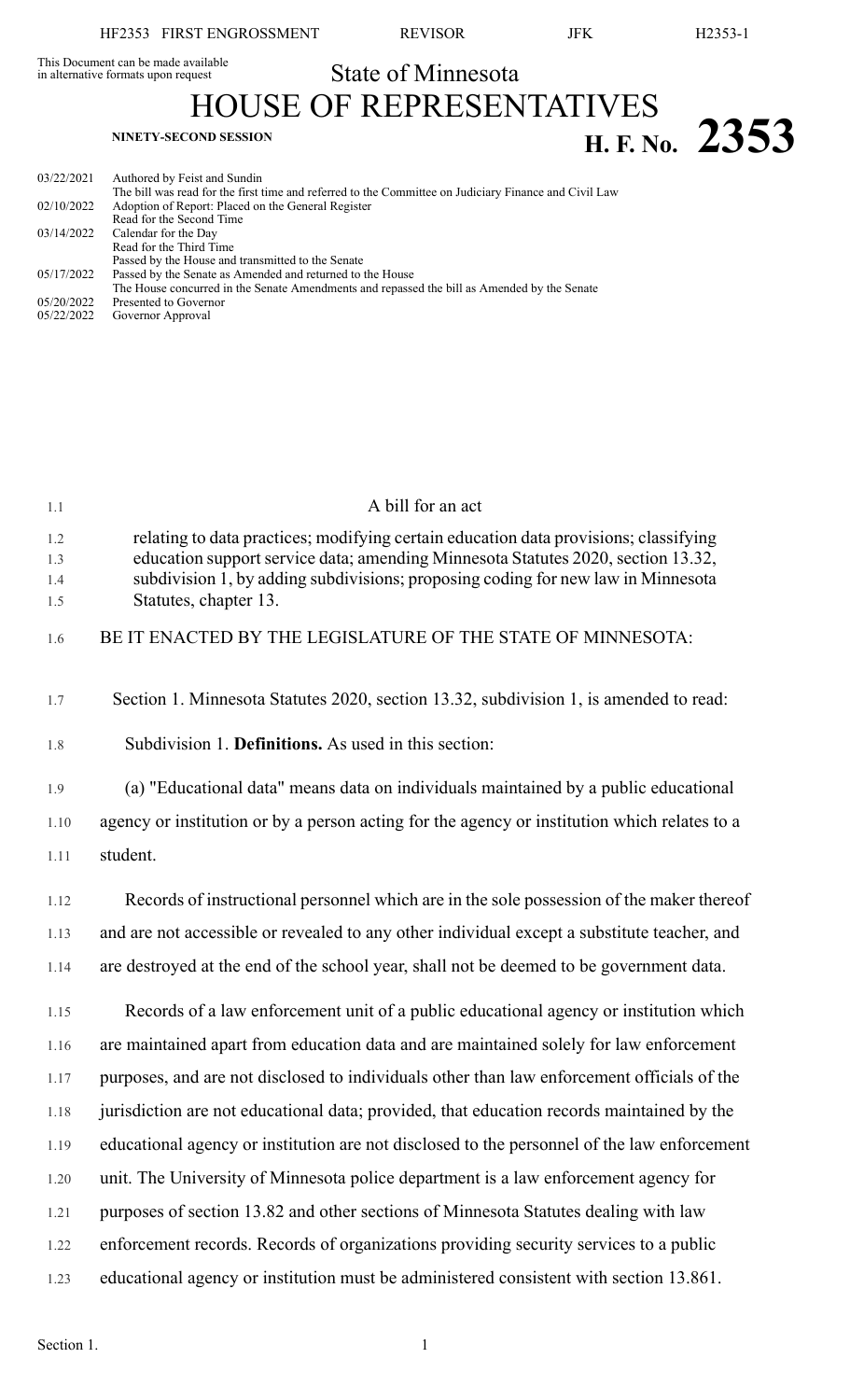HF2353 FIRST ENGROSSMENT REVISOR JFK H2353-1

- 2.1 Records relating to a student who is employed by a public educational agency or 2.2 institution which are made and maintained in the normal course of business, relate exclusively 2.3 to the individual in that individual's capacity as an employee, and are not available for use 2.4 for any other purpose are classified pursuant to section 13.43. 2.5 (b) "Juvenile justice system" includes criminal justice agencies and the judiciary when 2.6 involved in juvenile justice activities. 2.7 (c) "Parent" means a parent of a student and includes a natural parent, a guardian, or an 2.8 individual acting as a parent in the absence of a parent or a guardian. 2.9 (d) "School-issued device" means hardware or software that a public educational agency 2.10 or institution, acting independently or with a technology provider, provides to an individual 2.11 student for that student's dedicated personal use. A school-issued device includes a device 2.12 issued through a one-to-one program. 2.13  $\left(e\right)(e)$  "Student" means an individual currently or formerly enrolled or registered, 2.14 applicants for enrollment or registration at a public educational agency or institution, or 2.15 individuals who receive shared time educational services from a public agency or institution. 2.16  $\left(\frac{d}{d}\right)$  (f) "Substitute teacher" means an individual who performs on a temporary basis the 2.17 duties of the individual who made the record, but does not include an individual who 2.18 permanently succeeds to the position of the maker of the record. 2.19 (g) "Technology provider" means a person who: 2.20 (1) contracts with a public educational agency or institution, as part of a one-to-one 2.21 program or otherwise, to provide a school-issued device for student use; and 2.22 (2) creates, receives, or maintains educational data pursuant or incidental to a contract 2.23 with a public educational agency or institution. 2.24 **EFFECTIVE DATE.** This section is effective for the 2022-2023 school year and later. 2.25 Sec. 2. Minnesota Statutes 2020, section 13.32, is amended by adding a subdivision to 2.26 read: 2.27 Subd. 13. **Technology providers.** (a) A technology provider is subject to the provisions 2.28 of section 13.05, subdivision 11. 2.29 (b) All educational data created, received, maintained, or disseminated by a technology 2.30 provider pursuant or incidental to a contract with a public educational agency or institution
- 2.31 are not the technology provider's property.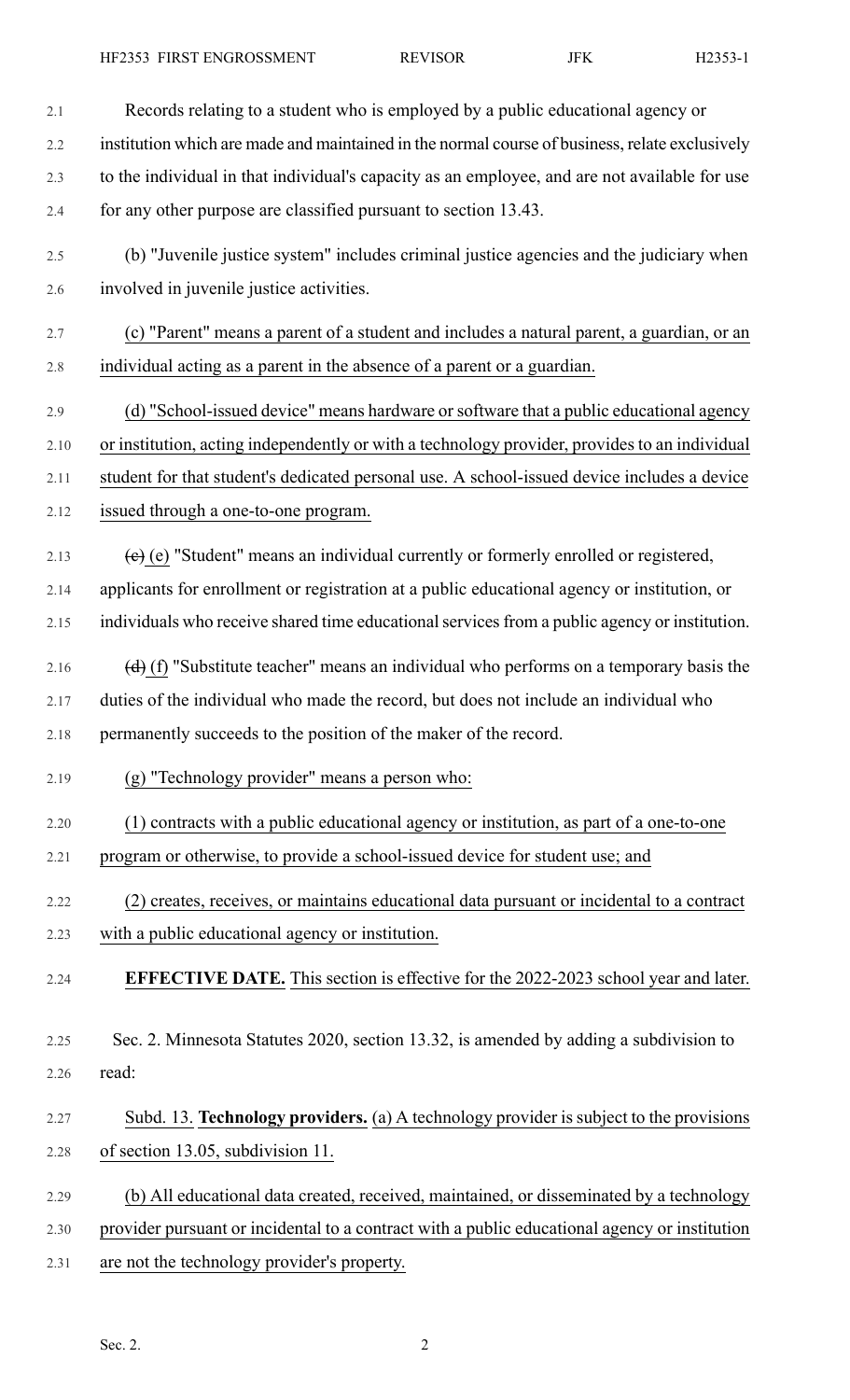HF2353 FIRST ENGROSSMENT REVISOR JFK H2353-1

| 3.1  | (c) If educational data maintained by the technology provider are subject to a breach of        |
|------|-------------------------------------------------------------------------------------------------|
| 3.2  | the security of the data, as defined in section 13.055, the technology provider must, following |
| 3.3  | discovery of the breach, disclose to the public educational agency or institution all           |
| 3.4  | information necessary to fulfill the requirements of section 13.055.                            |
| 3.5  | (d) Unless renewal of the contract is reasonably anticipated, within 90 days of the             |
| 3.6  | expiration of the contract, a technology provider must destroy or return to the appropriate     |
| 3.7  | public educational agency or institution all educational data created, received, or maintained  |
| 3.8  | pursuant or incidental to the contract.                                                         |
| 3.9  | (e) A technology provider must not sell, share, or disseminate educational data, except         |
| 3.10 | as provided by this section or as part of a valid delegation or assignment of its contract with |
| 3.11 | a public educational agency or institution. An assignee or delegee that creates, receives, or   |
| 3.12 | maintains educational data is subject to the same restrictions and obligations under this       |
| 3.13 | section as the technology provider.                                                             |
| 3.14 | (f) A technology provider must not use educational data for any commercial purpose,             |
| 3.15 | including but not limited to marketing or advertising to a student or parent. For purposes      |
| 3.16 | of this paragraph, a commercial purpose does not include providing the specific services        |
| 3.17 | contracted for by a public educational agency or institution. Nothing in this subdivision       |
| 3.18 | prohibits the operator's use of deidentified, aggregate information for improving, maintaining, |
| 3.19 | developing, supporting, or diagnosing the operator's site, service, or operation.               |
| 3.20 | (g) A contract between a technology provider and a public educational agency or                 |
| 3.21 | institution must include requirements to ensure appropriate security safeguards for educational |
| 3.22 | data. The contract must require that:                                                           |
| 3.23 | (1) the technology provider's employees or contractors have access to educational data          |
| 3.24 | only if authorized; and                                                                         |
| 3.25 | (2) the technology provider's employees or contractors may be authorized to access              |
| 3.26 | educational data only if access is necessary to fulfill the official duties of the employee or  |
| 3.27 | contractor.                                                                                     |
| 3.28 | (h) Within 30 days of the start of each school year, a public educational agency or             |
| 3.29 | institution must give parents and students direct and timely notice, by United States mail,     |
| 3.30 | e-mail, or other direct form of communication, of any curriculum, testing, or assessment        |
| 3.31 | technology provider contract affecting a student's educational data. The notice must:           |
| 3.32 | (1) identify each curriculum, testing, or assessment technology provider with access to         |
| 3.33 | educational data;                                                                               |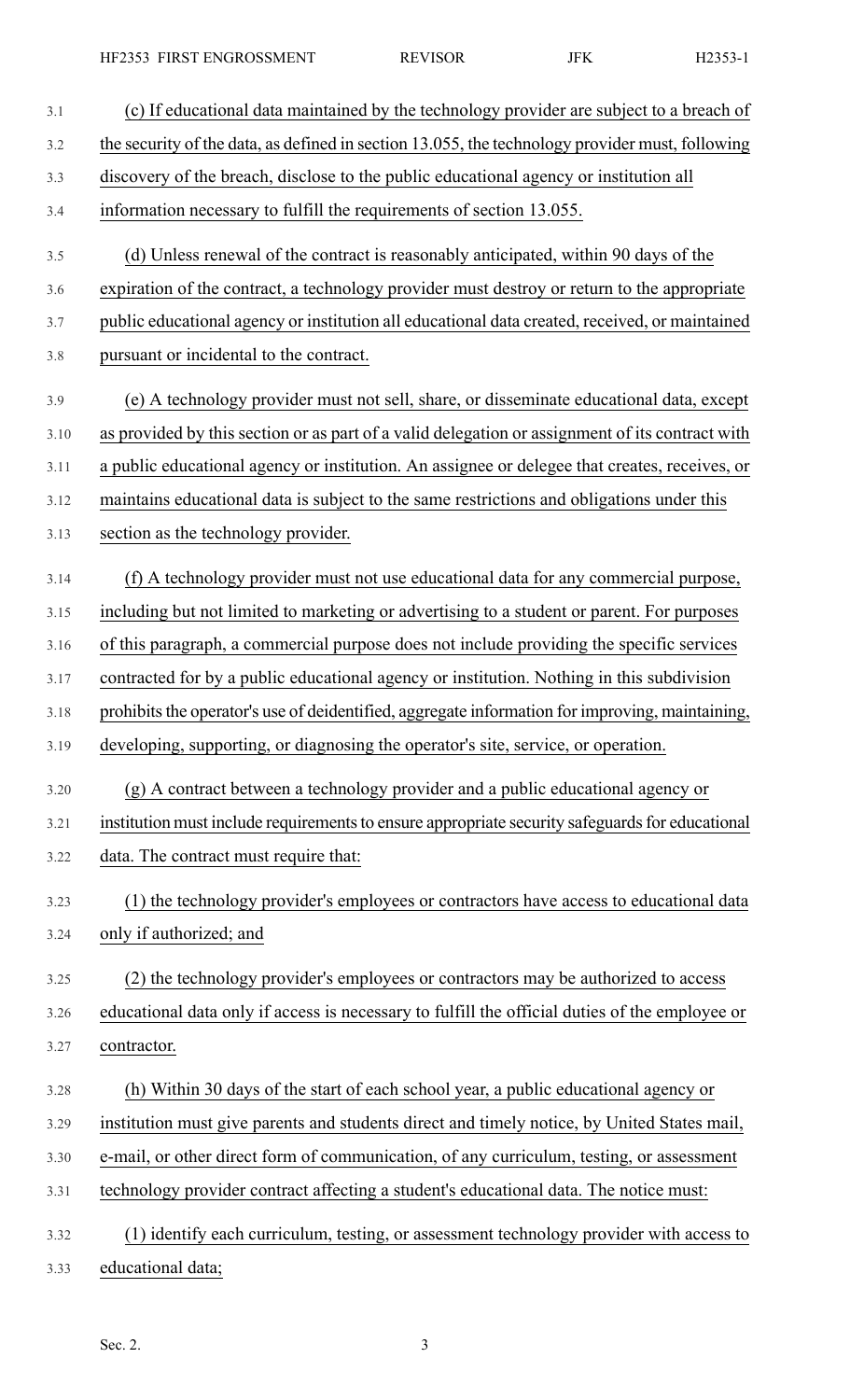| 4.1  | (2) identify the educational data affected by the curriculum, testing, or assessment            |
|------|-------------------------------------------------------------------------------------------------|
| 4.2  | technology provider contract; and                                                               |
| 4.3  | (3) include information about the contract inspection and provide contact information           |
| 4.4  | for a school department to which a parent or student may direct questions or concerns           |
| 4.5  | regarding any program or activity that allows a curriculum, testing, or assessment technology   |
| 4.6  | provider to access a student's educational data.                                                |
| 4.7  | (i) A public educational agency or institution must provide parents and students an             |
| 4.8  | opportunity to inspect a complete copy of any contract with a technology provider.              |
| 4.9  | <b>EFFECTIVE DATE.</b> This section is effective for the 2022-2023 school year and later.       |
| 4.10 | Sec. 3. Minnesota Statutes 2020, section 13.32, is amended by adding a subdivision to           |
| 4.11 | read:                                                                                           |
| 4.12 | Subd. 14. School-issued devices. (a) Except as provided in paragraph (b), a government          |
| 4.13 | entity or technology provider must not electronically access or monitor:                        |
| 4.14 | (1) any location-tracking feature of a school-issued device;                                    |
| 4.15 | (2) any audio or visual receiving, transmitting, or recording feature of a school-issued        |
| 4.16 | device; or                                                                                      |
| 4.17 | (3) student interactions with a school-issued device, including but not limited to              |
| 4.18 | keystrokes and web-browsing activity.                                                           |
| 4.19 | (b) A government entity or technology provider may only engage in activities prohibited         |
| 4.20 | by paragraph (a) if:                                                                            |
| 4.21 | (1) the activity is limited to a noncommercial educational purpose for instruction,             |
| 4.22 | technical support, or exam-proctoring by district employees, student teachers, staff contracted |
| 4.23 | by a district, a vendor, or the Department of Education, and notice is provided in advance;     |
| 4.24 | (2) the activity is permitted under a judicial warrant;                                         |
| 4.25 | (3) the public educational agency or institution is notified or becomes aware that the          |
| 4.26 | device is missing or stolen;                                                                    |
| 4.27 | (4) the activity is necessary to respond to an imminent threat to life or safety and the        |
| 4.28 | access is limited to that purpose;                                                              |
| 4.29 | (5) the activity is necessary to comply with federal or state law, including but not limited    |
| 4.30 | to section $121A.031$ ; or                                                                      |